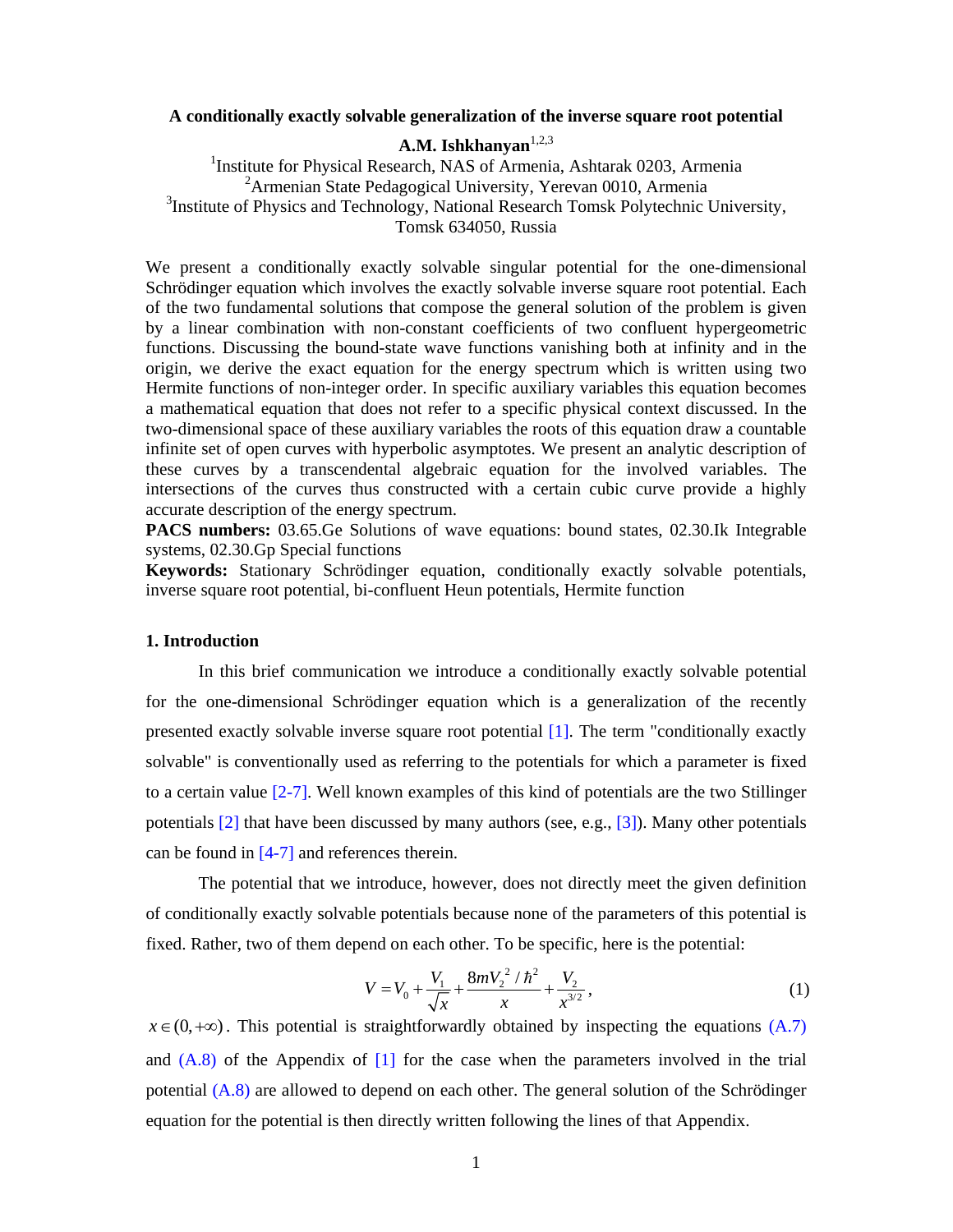As it is seen, the strengths of the  $1/x$  and  $1/x^{3/2}$  terms of the potential are not fixed. However, we see that these parameters cannot be varied independently. This is why the potential is not, in the conventional sense of the term, a strictly "conditionally exactly solvable" one. On the other hand, it is also intuitively understood that the potential cannot be referred to as "exactly solvable". To our opinion, the situation is resolved if we accept the convention to apply the term "exactly solvable" exclusively to the potentials that are proportional to a parameter, say  $\mu$ , and have a shape  $S(x)$  that is independent of that parameter, that is, to the potentials that can be written (in a coordinate system) as  $V = \mu \cdot S(x)$  with  $S \neq S(\mu)$ . Additionally, both the parameter  $\mu$  and the potential shape  $S(x)$  are assumed energy-independent. This definition puts the potential (1) out of the family of the "exactly solvable" ones. Then, what term better fits this potential? Our suggestion is to apply the term "conditionally exactly solvable" thus implying that the word "conditional" is used in the direct sense of the word as a restriction imposed on the parameters of the potential. Broadly speaking, any restriction, not only that a parameter is fixed to a certain value. The latter potentials can then be referred to as "fixed-parameter" potentials. Perhaps, this makes the term "conditionally exactly solvable" more self-consistent.

 Thus, we refer to the potential (1) as conditionally solvable. We present the general solution of the one-dimensional stationary Schrödinger equation:

$$
\frac{d^2\psi}{dx^2} + \frac{2m}{\hbar^2} (E - V(x))\psi = 0, \qquad (1)
$$

for this potential and explore the properties of the solution which is written in terms of the confluent hypergeometric functions. A peculiarity of the solution that is worth to be mentioned is that each of the two fundamental solutions that compose the general solution of the problem is written as a linear combination with non-constant coefficients of two confluent hypergeometric functions. It is convenient to write one of the functions involved in the fundamental solutions as a Hermite function (generally, of non-integer order).

 We derive the exact equation for the energy spectrum for the bound states and explore the properties of the spectrum. The spectrum equation which involves two Hermite functions is further rewritten as a mathematical equation that does not refer to a specific physical context we discuss. In the two-dimensional space of the introduced auxiliary variables the roots of this equation draw a countable infinite set of slightly asymmetric open curves with hyperbolic asymptotes. We derive a highly accurate description of the curves trough a transcendental algebraic equation for the involved variables. The intersections of these curves with a certain cubic curve present a highly accurate description of the energy spectrum.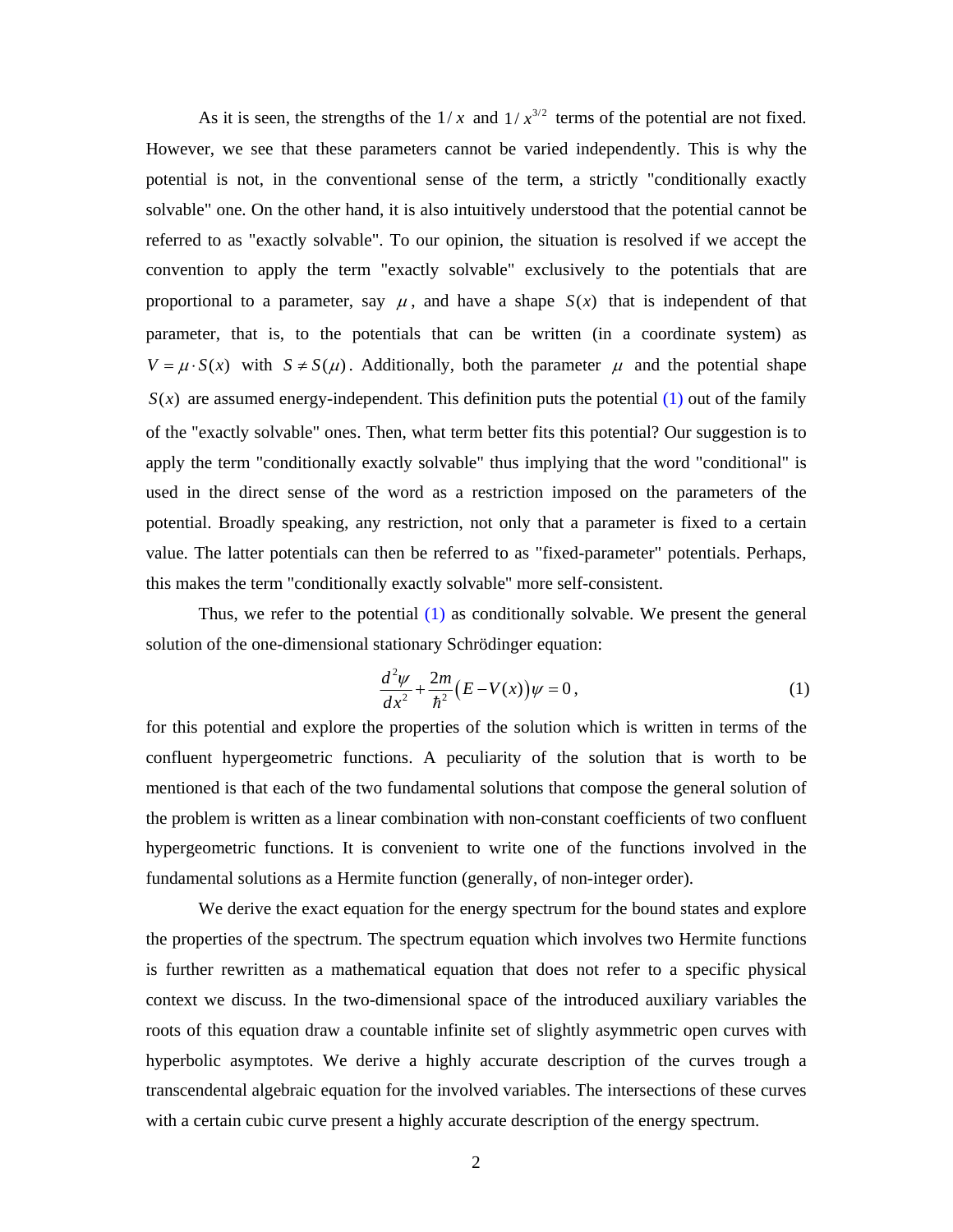### **2. General solution and energy spectrum**

 The straightforward result immediately achieved by following the lines of the Appendix of  $[1]$  if the equation  $(A.7)$  is inspected for the case of dependent parameters involved in the trial potential  $(A.8)$  is that the general solution of the Schrödinger equation for arbitrary (real or complex) parameters  $V_{0,1,2}$  involved in potential (1) is written as

$$
\psi(x) = e^{\frac{\delta z^2}{4} + \frac{yz}{2}} \frac{du}{dz},\tag{3}
$$

with 
$$
u = e^{-\frac{\delta z^2}{2} + \frac{\alpha z}{\delta}} \Bigg[ c_1 H_a \Big( \frac{\delta(\gamma + \delta z) - 2\alpha}{\sqrt{2} \delta^{3/2}} \Bigg) + c_2 \Big[ c_1 F_1 \Big( -\frac{a}{2}; \frac{1}{2}; \frac{(\delta(\gamma + \delta z) - 2\alpha)^2}{2\delta^3} \Bigg) \Bigg],
$$
 (4)

where  $z = \sqrt{2x}$ ,  $c_{1,2}$  are arbitrary constants,  $H_a$  is the Hermite function,  ${}_{1}F_1$  is the Kummer confluent hypergeometric function, and the involved parameters are given as

$$
a = \frac{\alpha (\alpha - \gamma \delta)}{\delta^3} - 1, \quad \alpha = \frac{\gamma \delta}{2} - \frac{2\sqrt{2}mV_1}{\hbar^2},
$$
 (5)

$$
\gamma = \frac{8\sqrt{2}mV_2}{\hbar^2}, \quad \delta = \sqrt{\frac{8m(-E+V_0)}{\hbar^2}}.
$$
 (6)

 Potential (1) is a member of the first family of the bi-confluent Heun potentials [8-10] which include many important potentials intensively applied in the past. For  $V_2 = 0$  the potential reduces to an exactly solvable potential, the inverse square root potential  $V_1 / \sqrt{x}$ , the solution for which has been recently presented in  $[1]$ . For  $V_1 = 0$  the potential reproduces the recent conditionally exactly solvable result by López-Ortega [11]. We note that potential was first introduced by Exton in [12].

 The inspection of the potential shows that for a certain variation region of the involved parameters it supports bound states. It is understood that the bound states are possible if  $V_1 < 0$ . The behavior of the potential for  $V_1 = -10$  and different positive and negative values of the parameter  $V_2$  is shown in figure 1. The attractive inverse square root potential for which  $V_2 = 0$  and  $V_1 < 0$  does support bound states. These states have been discussed in [1]. The bound states for the potential (1) for the general case  $V_2 \neq 0$  are derived essentially by the same approach as the one applied in [1]. Indeed, by demanding the wave function to vanish in the origin and at infinity [3], one readily reveals that  $c_2 = 0$  and the *exact* energy spectrum equation is written as

$$
H_{a-1}\left(\frac{\gamma\delta - 2\alpha}{\sqrt{2}\delta^{3/2}}\right) + \frac{\alpha - \gamma\delta}{\sqrt{2}a\delta^{3/2}} H_a\left(\frac{\gamma\delta - 2\alpha}{\sqrt{2}\delta^{3/2}}\right) = 0.
$$
 (7)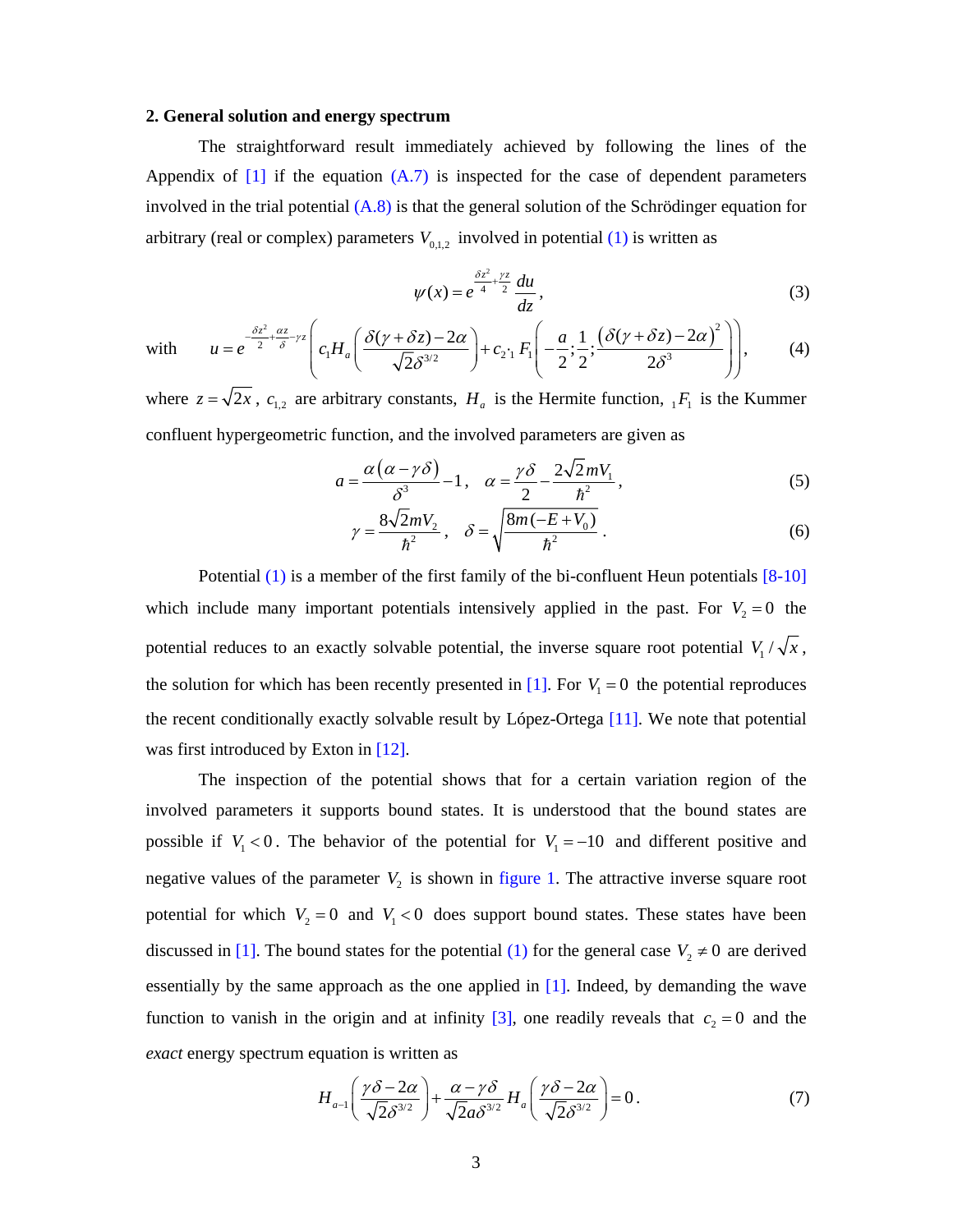

Fig.1 Potential (1) for (a)  $V_1 = -10$  and positive  $V_2 = 0, 0.3, 0.5, 1$  (from down to top) and (b)  $V_1 = -10$  and negative  $V_2 = 0, -0.7, -0.85, -1$  (from down to top) in units  $m = \hbar = 1$ .

In terms of the auxiliary variables

$$
v = \frac{2\sqrt{2}mV_1}{\delta^{3/2}\hbar^2}, \quad w = \frac{4\sqrt{2}mV_2}{\delta^{1/2}\hbar^2}
$$
(8)

this equation becomes a mathematical object that does not refer to a specific physical context:

$$
H_{\nu^2 - \nu^2} \left( \sqrt{2} \nu \right) - \sqrt{2} \left( \nu - w \right) H_{\nu^2 - \nu^2 - 1} \left( \sqrt{2} \nu \right) = 0 \,. \tag{9}
$$

In the two-dimensional space of the involved variables  $(w, u)$  the roots of this equation draw a countable infinite set of curves shown in Fig. 2. At  $v = w$  the left-hand side of the equation is simplified to  $H_0(\sqrt{2}v) = 1 > 0$ , and for  $v = -w$  it equals  $1 + \sqrt{2\pi} w e^{2w^2} (\text{erf}(\sqrt{2}w) + 1) > 0$ . Hence, the curves presenting the roots of equation (9) are bounded by the lines  $v = \pm w$  shown in the figure. As the curve number *n* increases the curves more and more resemble an origincentered south-opening hyperbola given by the equation  $v^2 = w^2 + n + c_0$ ,  $c_0 < 0$ .



Fig.2 The first eight curves  $v = v(w)$  presenting the roots of equation (9) (from top to down  $n = 1, 2, \ldots, 8$ ). Filled circles - exact numerical result, solid curves - approximation (10).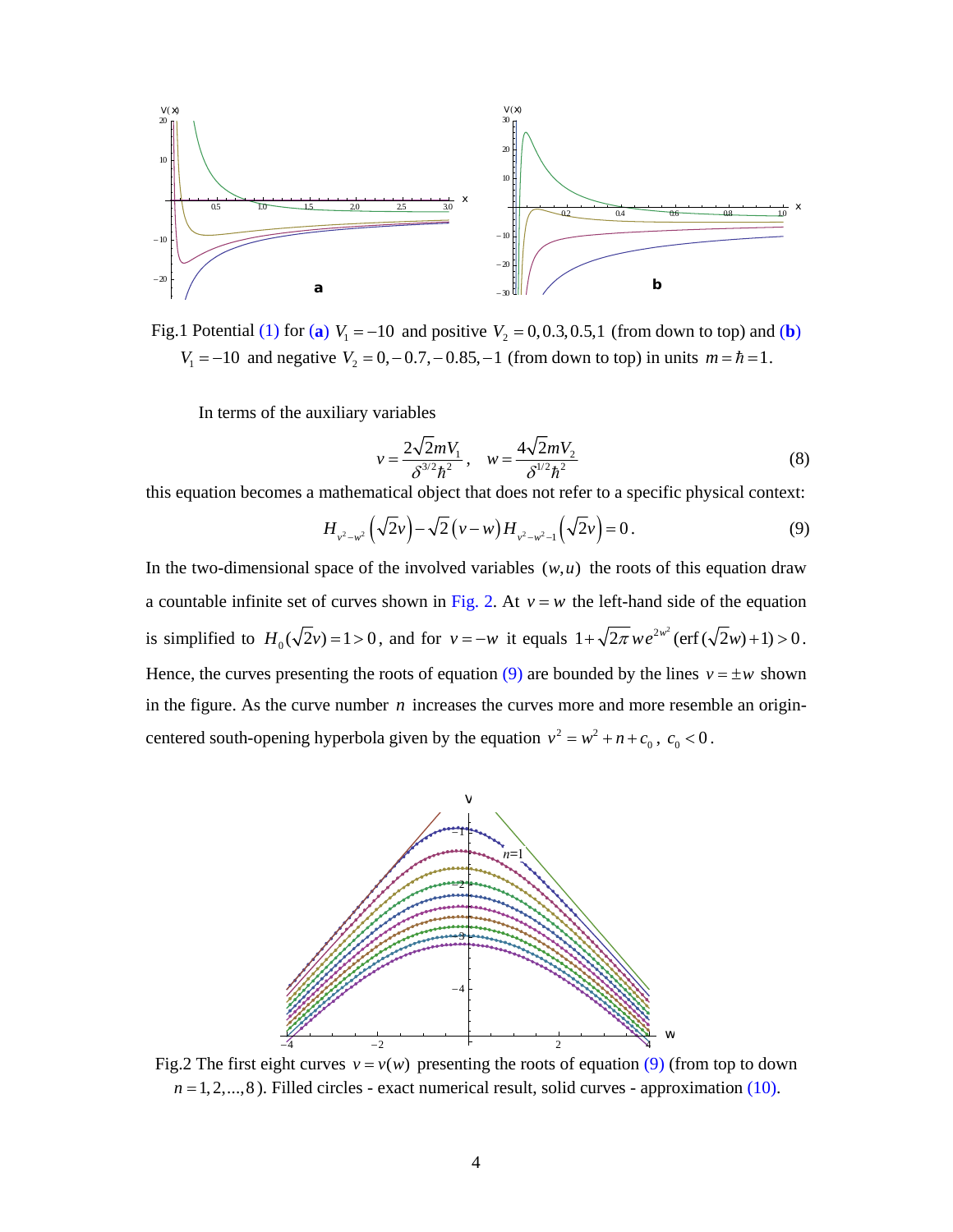Exploring equation (9) in detail, we divide it by  $H_{a^2}(\sqrt{2}v)$  and use the known recurrence relations and series expansions for the involved Hermite functions [13] to get the following key result for the roots of the equation:

$$
v^{2} \approx w^{2} + n - \frac{1}{2} + \frac{1}{2} \tanh\left(1 + \frac{n+2}{n+1}w\right), \quad n = 1, 2, 3, \dots
$$
 (10)

The accuracy of this approximation is demonstrated in figure 2, where the filled circles indicate the exact numerical values and the solid curves present the derived approximation. It is seen that this is a highly accurate approximation. For all curves it everywhere provides the values of the roots with relative error of the order or less than  $10^{-4}$ .

 Returning back to the physical problem at hand, we note that it follows from the definitions  $(8)$  that the introduced quantities  $v, w$  obey the relation

$$
v = \frac{\hbar^4 V_1}{64m^2 V_2^3} w^3.
$$
 (11)

In the  $(w, v)$  parameter plane this equation draws a cubic curve the intersections of which with the curves presenting the roots of equation  $(10)$  determine the energy eigenvalues for the bound states for the potential (1). A peculiarity that is worth to be mentioned here is that the resultant bound state wave functions are not quasi polynomials because the orders of the involved Hermite functions are not integers.

Thus, with the definitions  $(8)$  equation  $(10)$  presents the equation for the spectrum (the parameter that introduces the energy into the equation is  $\delta = \sqrt{8m(-E+V_0)}$  /*h*). This is, however, a transcendental equation the solution of which for the general case of non-zero *V*<sub>2</sub> is not known. To treat the equation, we first note that the hyperbolic-tangent term is small. Then, one could try to construct a reasonable first approximation valid for at least small  $V_2$ by neglecting the  $V_2$ -dependent *w*-term in the argument of the hyperbolic-tangent term. However, in doing this we get a cubic equation for  $\delta$  the treatment of which is still complicated because Cardano's cubic formula is cumbersome. One may use the trigonometric or hyperbolic methods to determine the real root of the resultant cubic equation; however, we then will still remain in the limits of the first approximation. A simpler and more advanced approach is to apply the successive iterations for the quantity  $n_{\text{eff}} \equiv v^2$  in terms of which the energy spectrum for all orders according to the first equation (8) is written as

$$
E_n = V_0 - \frac{1}{2} \left( \frac{m V_1^4}{\hbar^2} \right)^{1/3} \frac{1}{n_{\text{eff}}^{2/3}} \,. \tag{12}
$$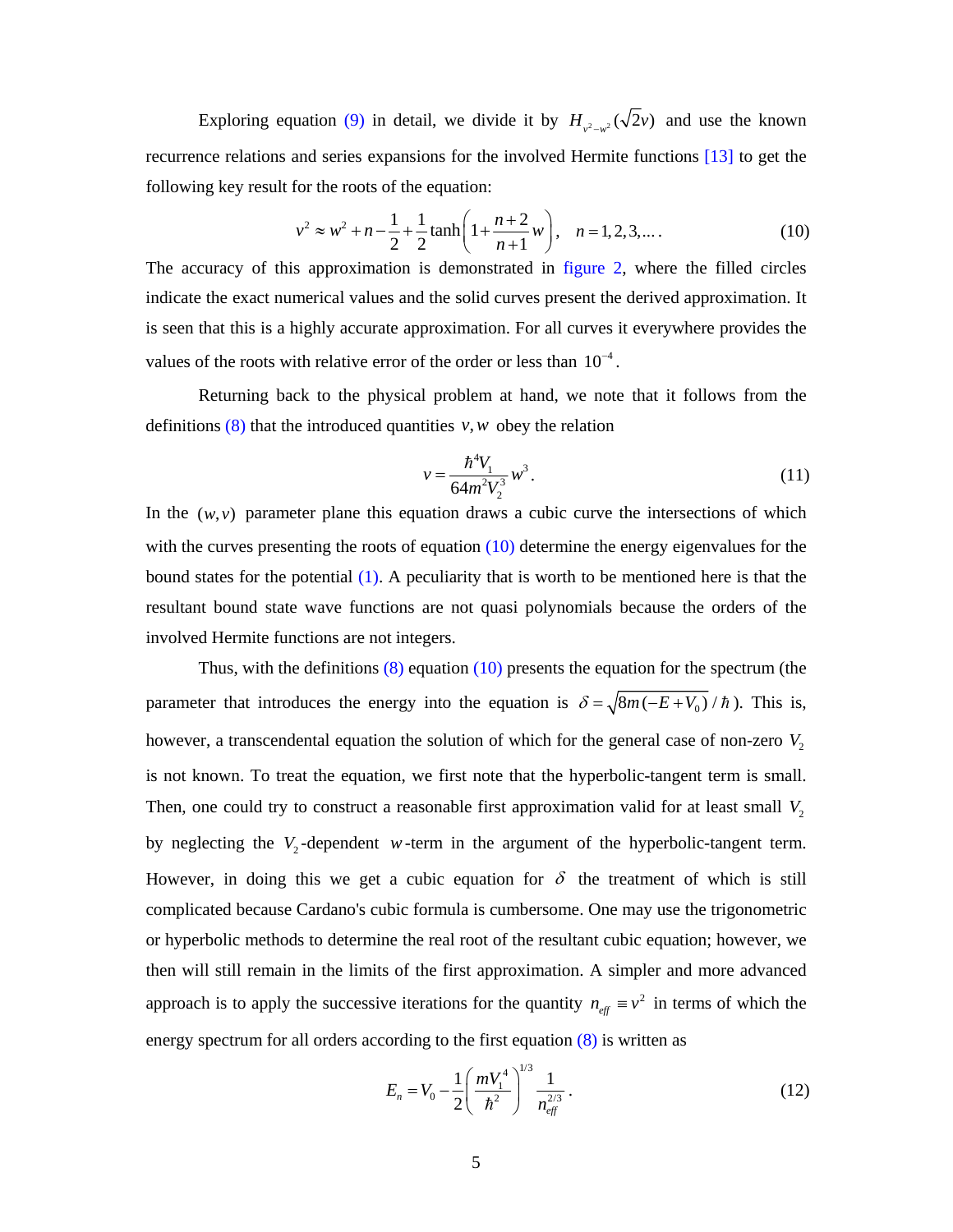Indeed, by taking  $w^{(0)} = 0$  (that is  $V_2 = 0$ ) as the starting iteration, for the zero-order approximation we immediately get

$$
n_{\text{eff}}^{(0)} = n - \frac{1}{2} + \frac{\tanh(1)}{2} \tag{13}
$$

and for the first approximation the result reads

$$
n_{\text{eff}}^{(1)} = n - \frac{1}{2} + 16V_2^2 \left(\frac{m^4 n}{\hbar^8 V_1^2}\right)^{1/3} + \frac{1}{2} \tanh\left(1 + \frac{2 + n}{1 + n} 4V_2 \left(\frac{m^4 n}{\hbar^8 V_1^2}\right)^{1/6}\right),\tag{14}
$$

where in the  $V_2$ -proportional terms we have neglected, compared with  $n$ , the non-essential constant  $c_0 = (-1 + \tanh(1)) / 2 \approx -0.119$ .

As seen, the zero-order approximation does not depend on  $V_2$ . Hence, it corresponds to the pure inverse square root potential and thus may be applicable only in the very close vicinity of the point  $V_2 = 0$ . Even there, with the effective  $n_{\text{eff}}^{(0)}$  given by equation (13), this result is less accurate than the one with  $c_0 = -1/(2\pi) \approx -0.159$  derived in [1]. However, by inspecting equation (14), it is understood that in the first approximation this constant does not cause any essential variation so that for all orders  $n \geq 1$  it can be neglected in the successive approximations without a noticeable loss in the accuracy.

 As regards the result (14) of the first iteration, this is a reasonable approximation which is rather accurate for small  $V_2$  and it is qualitatively correct everywhere. Hence, this is an approximation uniformly applicable for the whole variation range of  $V<sub>2</sub>$ . Indeed, though inaccurate for large  $V_2$ , it provides quickly converging next approximations that are very accurate everywhere. Already the third iteration produces a result that is practically indistinguishable from the exact result in the whole variation range of  $V<sub>2</sub>$  (figure 3).



Fig.3 The first, second and third successive approximations for the second energy level  $n = 2$ versus  $V_2$  for  $V_1 = -2$  (in units  $m = \hbar = 1$ ). Filled circles indicate the exact numerical result and the solid curves present the successive approximations.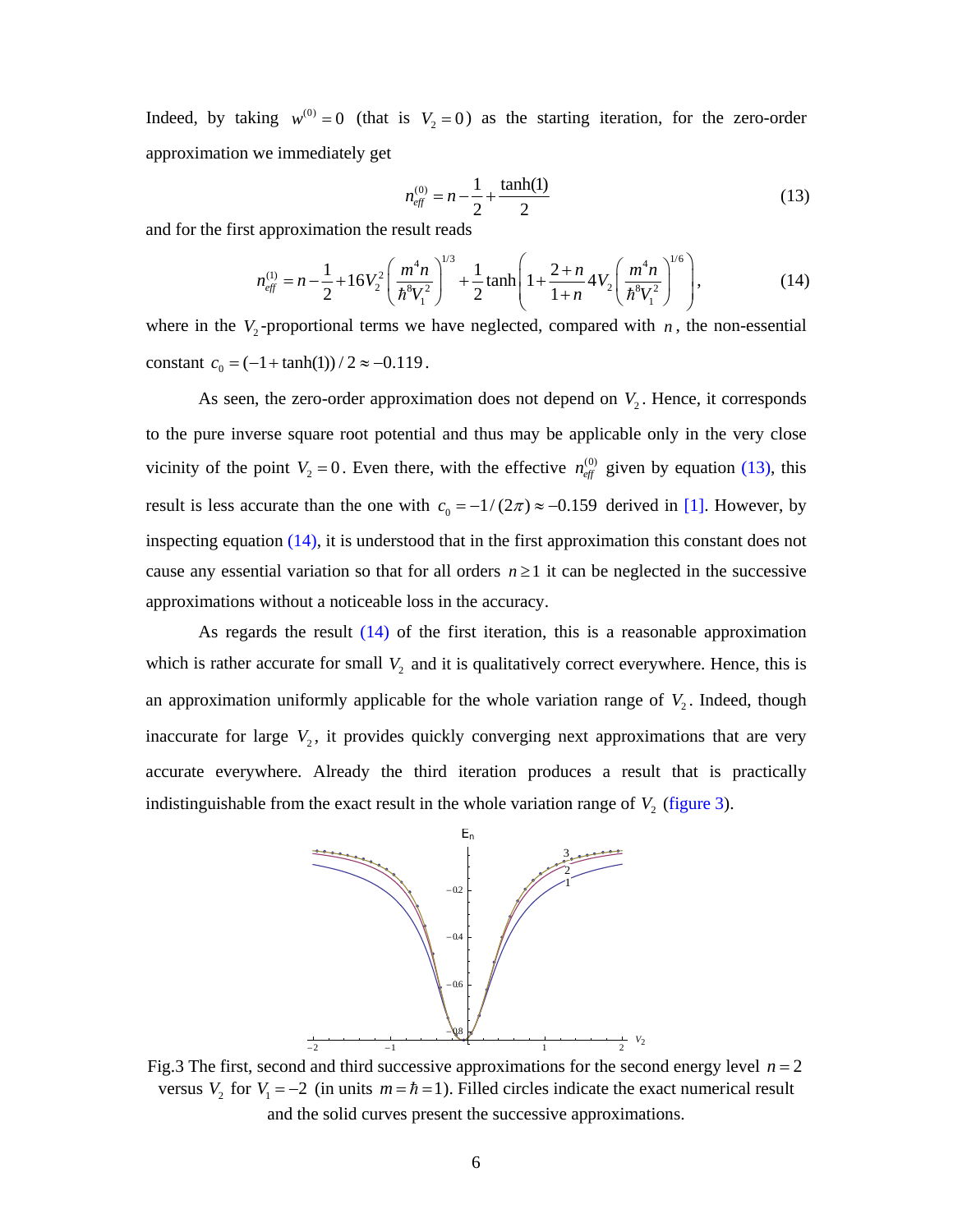Then, by inspecting the result of the first three successive iterations, we conclude that the limiting result of the whole iteration is well described by an expansion of the form

$$
n_{\text{eff}} = n + a_0 + a_1 n^{1/3} + a_2 n^{-1/3} + a_3 n^{-2/3} + \dots
$$
 (15)

This can also be shown analytically by applying the Banach fixed point theorem [14]. The rigorous numerical testing reveals that such an expansion provides a highly accurate result. Everywhere in the variation region of the parameters  $V_{1,2}$  the first few terms provide the spectrum with the relative error of the order of or less than a few fractions of a percent.

 This conclusion states that the energy spectrum approximately obeys the functional dependence  $E_n \sim (n + a_0 + a_1 n^{1/3})^{-2/3}$  which much resembles the structure of the energy spectrum of the inverse square root potential [1]. The three-dimensional surface plot of the first two energy levels versus  $V_{1,2}$  is shown in fig. 4. As seen, the effect of the conditionally exactly solvable component involving the  $1/x$  and  $1/x^{3/2}$  terms on the pure inverse square root potential's spectrum  $E_n = E_1(n-1/(2\pi))^{-2/3}$  consists in raising the energy levels (up to the limiting level  $E = 0$  observed at large  $V_2$ ) in both negative and positive  $V_2$  cases. For large  $V_1$ , however, the effect is negligible. We thus conclude that the bound states are mostly conditioned, as expected, by the long-range component of the potential. This is well seen from equation (12) which resembles the structure of the spectrum of the inverse square root potential [1]. The effect of the short-range terms proportional to  $1/x$  and  $1/x^{3/2}$  is mainly in the modification of the effective level number  $n_{\text{eff}} = n_{\text{eff}}(n)$  involved in equation (12).



Fig.4 The first two energy levels versus  $V_1$ ,  $(m = \hbar = 1)$ .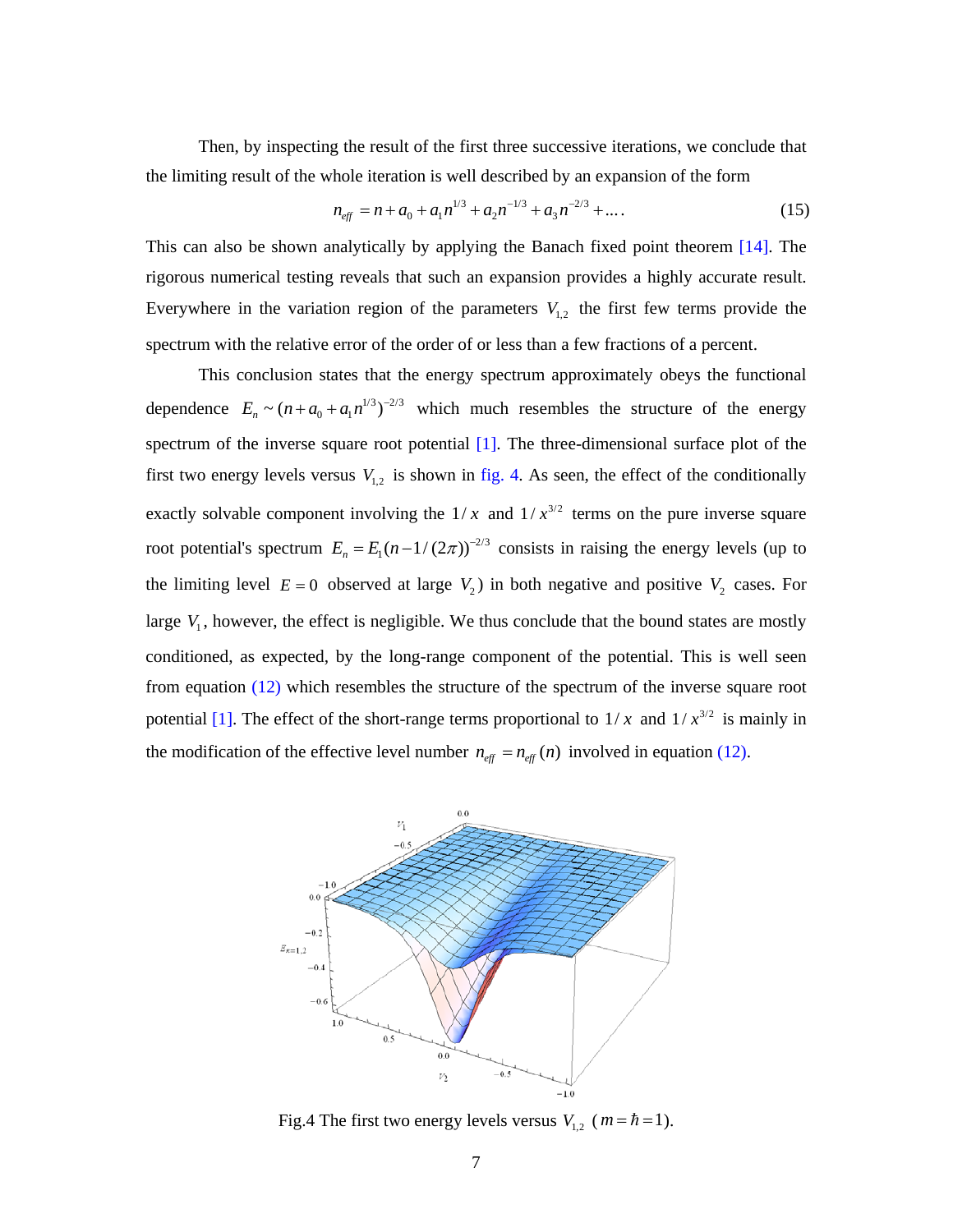## **3. Discussion**

 Thus, we have presented a conditionally exactly solvable potential that is the sum of the exactly solvable inverse square root potential  $V_0 / x^{1/2}$  [1] and the conditionally exactly solvable potential involving inverse power terms  $1/x$  and  $1/x^{3/2}$  [12]. This potential may model different physical situations. For instance, the  $1/x^{1/2}$  singularity arises from a gate voltage at the edge of a graphene nanoribbon [15]. Since the quantum dynamics of electrons in graphene is described by a 1D Dirac equation, this is equivalent to solving the onedimensional Schrodinger equation with a potential involving  $1/x^{1/2}$ ,  $1/x$  and  $1/x^{3/2}$  terms.

 We have presented the general solution of the one-dimensional Schrödinger equation and have discussed the bound states vanishing both at infinity and in the origin. We have derived the exact equation for the energy spectrum which involves two Hermite functions of non integer order. We have shown that the roots of this equation are rigorously described by a transcendental algebraic equation which provides a highly accurate description of the energy spectrum. Inspecting the result, we see that the spectrum for the particular potential much resembles that for the inverse square root potential. Besides, as in the case of the inverse square root potential, the bound state wave functions are not quasi polynomials.

 We recall that the potential we have presented was first introduced by Exton, who constructed the solution of the Schrödinger equation for this potential as power series (note that the printed solution contains some misprints) [12]. Furthermore, Exton discussed the eigenvalue problem applying the polynomial reductions of his series. By a straightforward inspection with appropriate change of notations, one reveals that Exton's result is reproduced by the above eigenvalue approximation (10) if the hyperbolic tangent term there is replaced by its asymptotes at large  $w$ , that is by  $\pm 1$ . However, the polynomial solutions produce wave-functions that do not vanish in the origin. It is known that this is not acceptable physically. For a detailed discussion of this point, initiated by a paper by Souza Dutra [16], as well as for the correct boundary conditions that should be applied, see, for instance, [17-18].

 We would like to conclude by recalling that the presented potential belongs to the class of the bi-confluent Heun potentials  $[8-10]$ . It is interesting that the potential is derived starting from an equation obeyed by a function involving the first derivative of the triconfluent Heun function [19,20]. The application of the equations obeyed by the derivatives of the five Heun equations to the Schrödinger equation as well as to other analogous quantum or classical equations is rather productive. Supporting this observation is the derivation of several new exactly or conditionally exactly solvable potentials recently presented by several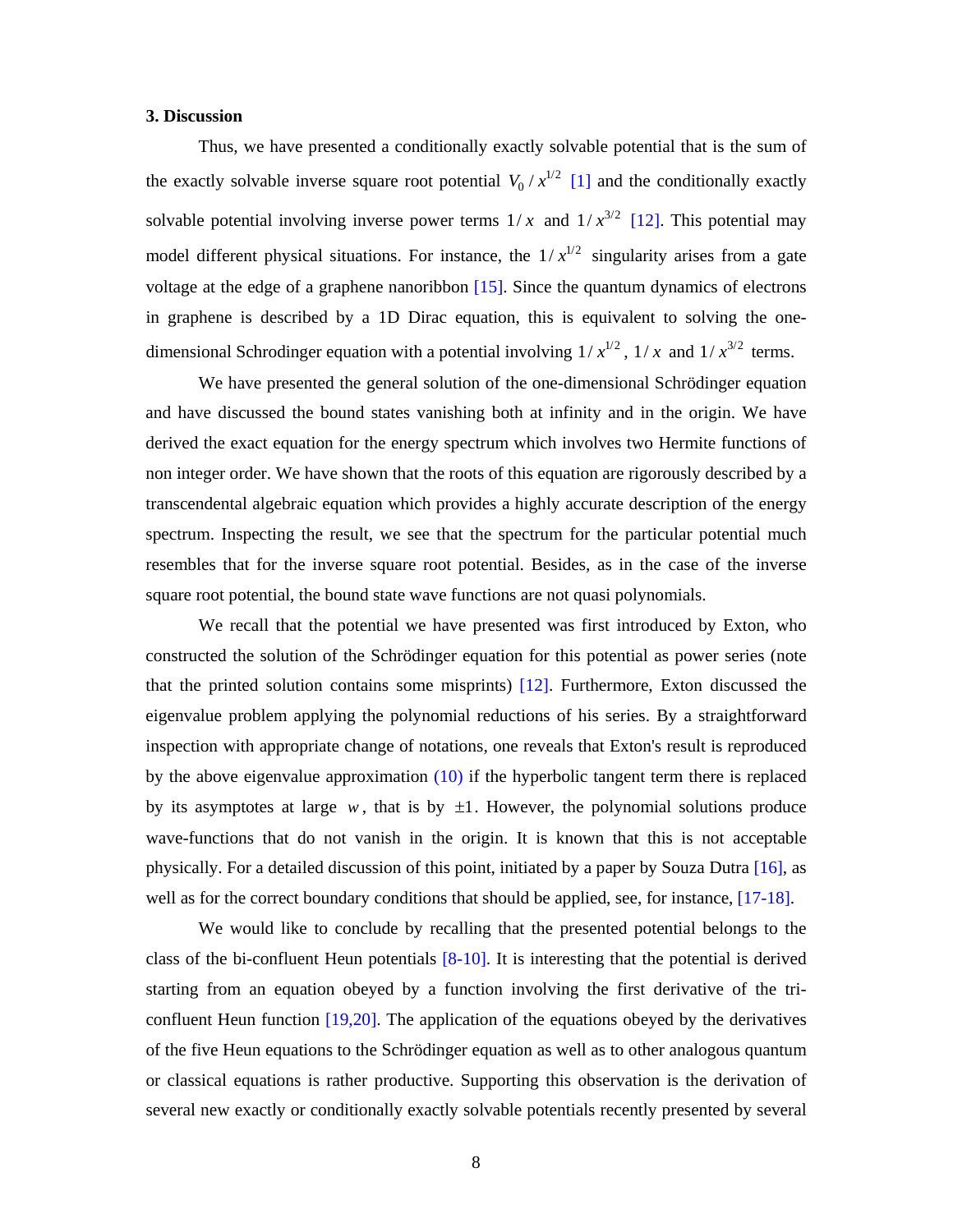authors for different equations including the relativistic Dirac and Klein-Gordon equations [21-24]. Based upon the recent experience in treating the quantum two-state problem by this approach [25-27] we may expect more such results if a systematic study is undertaken. A last remark is that one may go even further by considering equations more general then the Heun equations. Examples of such equations [28] and their applications for solving the Schrödinger equation are known already from the early days of quantum mechanics [29] and have been recently discussed by several authors (see, e.g., [30]).

## **Acknowledgments**

 I am very thankful to the referee who brought to my attention the important contribution by H. Exton, Ref. [12]. This research has been conducted within the scope of the International Associated Laboratory IRMAS (CNRS-France & SCS-Armenia). The work has been supported by the Armenian State Committee of Science (SCS Grant No. 15T-1C323) and the project "Leading Russian Research Universities" (Grant No. FTI\_24\_2016 of the Tomsk Polytechnic University).

## **References**

- 1. A.M. Ishkhanyan, "Exact solution of the Schrödinger equation for the inverse square root potential  $V_0 / \sqrt{x}$ ", EPL 112, 10006 (2015).
- 2. F.H. Stillinger, "Solution of a quantum mechanical eigenvalue problem with long range potentials", J. Math. Phys. **20**, 1891-1895 (1979).
- 3. M. Znojil, "Comment on Conditionally exactly soluble class of quantum potentials", Phys. Rev. A **61**, 066101 (2000).
- 4. G. Junker and P. Roy, "Conditionally exactly solvable problems and non-linear algebras", Phys. Lett. **232**, 155-161 (1997).
- 5. G. Lévai, B. Konya, Z. Papp, "Unified treatment of the Coulomb and harmonic oscillator potentials in D dimensions", J. Math. Phys. **39**, 5811-5823 (1998).
- 6. G. Lévai, P. Roy, "Conditionally exactly solvable potentials and supersymmetric transformations", Phys. Lett. **264**, 117-123 (1999).
- 7. A. Sinha, G. Lévai, P. Roy, "*PT* symmetry of a conditionally exactly solvable potential", Phys. Lett. **322**, 78-83 (2004).
- 8. A. Lamieux and A.K. Bose, "Construction de potentiels pour lesquels l'équation de Schrödinger est soluble", Ann. Inst. Henri Poincaré A **10**, 259-270 (1969).
- 9. A. Ishkhanyan and V. Krainov, "Discretization of Natanzon potentials", Eur. Phys. J. Plus **131**, 342 (2016).
- 10. D. Batic, D. Mills-Howell, M. Nowakowski, "Potentials of the Heun class: The triconfluent case", J. Math. Phys. **56**, 052106 (2015)
- 11. A. López-Ortega, "New conditionally exactly solvable inverse power law potentials", Phys. Scr. **90**, 085202 (2015).
- 12. H. Exton, "The exact solution of two new types of Schrödinger equation", J. Phys. A **28**, 6739-6741 (1995).
- 13. G.E. Andrews, R. Askey, and R. Roy, *Special Functions* (Cambridge University Press, Cambridge, 1999).
- 14. S. Banach, "Sur les opérations dans les ensembles abstraits et leur application aux équations intégrales", Fund. Math. **3**, 133–-181 (1922).